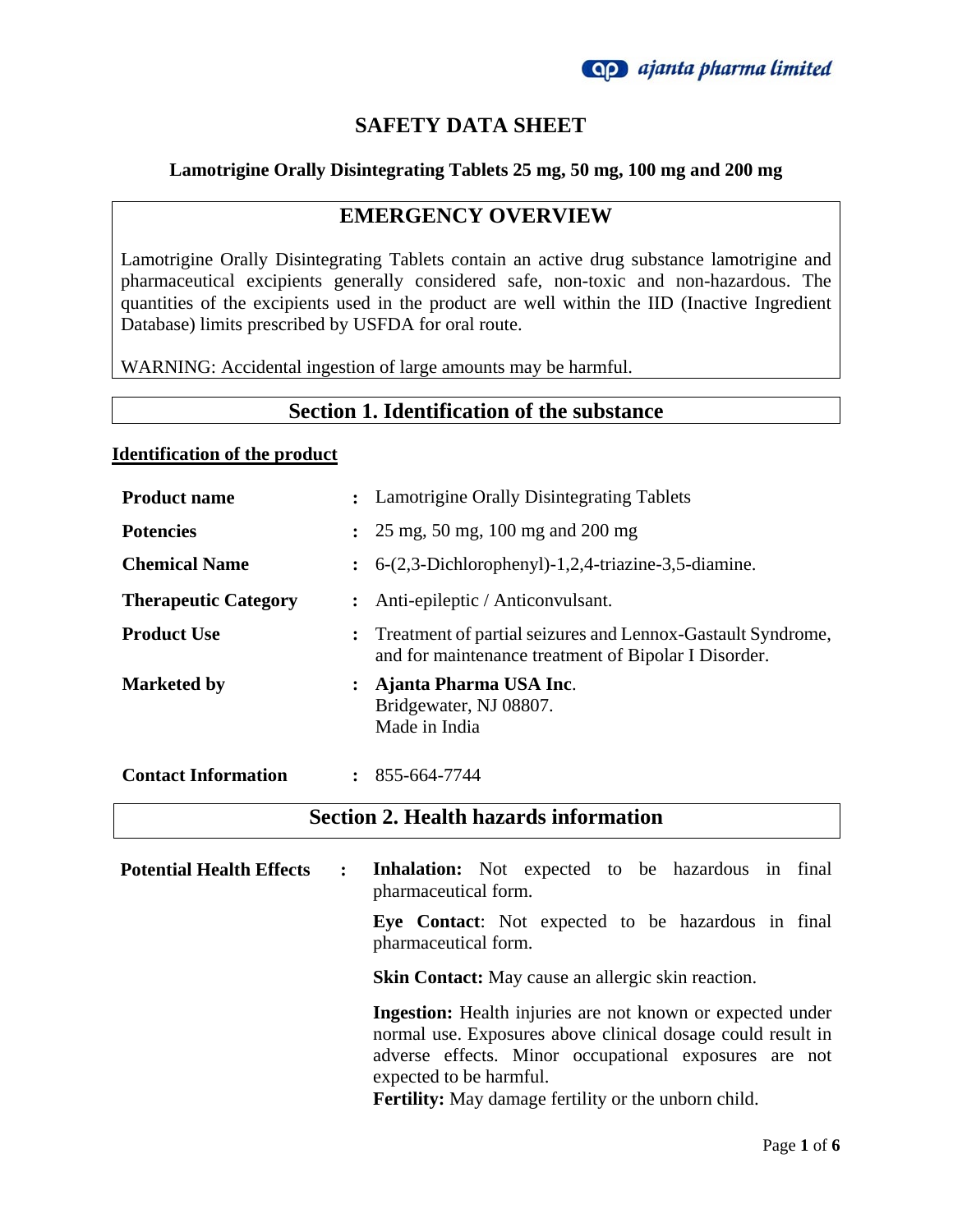**Qp** ajanta pharma limited

| <b>Effects of Overexposure :</b> The potential for exposure is reduced in finished |  |                             |  |  |  |
|------------------------------------------------------------------------------------|--|-----------------------------|--|--|--|
|                                                                                    |  | pharmaceutical dosage form. |  |  |  |

## **Section 3. Composition / information on ingredients**

| <b>Active ingredient</b> | <b>Exposure Limit</b>                                  | CAS No. |
|--------------------------|--------------------------------------------------------|---------|
| Lamotrigine              | 8 HR TWA - 200 mcg/m <sup>3</sup> and OHC 2 84057-84-1 |         |

**Inactive ingredients:** The inactive ingredients include artificial peppermint flavor, croscarmellose sodium, microcrystalline cellulose, magnesium stearate, mannitol, colloidal silicon dioxide, pregelatinized starch and sucralose.

Composition of peppermint flavor: Maize maltodextrin, modified corn starch and flavorings.

#### **Section 4. First aid measures**

The product in the final dosage form (tablet) does not pose a problem of exposure to active drug substance and should not cause inhalation, skin and eye irritation problem. However, in case of exposure:

| <b>Eye Contact</b>         |                | Rinse thoroughly with plenty of water for at least 15 minutes<br>and consult a physician.                                                                                                                                                        |
|----------------------------|----------------|--------------------------------------------------------------------------------------------------------------------------------------------------------------------------------------------------------------------------------------------------|
| <b>Skin Contact</b>        | $\ddot{\cdot}$ | Immediately flush skin with plenty of water. Take off<br>contaminated clothing and wash before reuse.<br>Get medical attention if symptoms occur.                                                                                                |
| <b>Ingestion</b>           | $\ddot{\cdot}$ | If swallowed, rinse mouth with water (only if the person is<br>conscious). If ingestion of a large amount does occur, call a<br>poison control center immediately. Do not induce vomiting<br>without advice from poison control center.          |
| <b>Inhalation</b>          | $\ddot{\cdot}$ | Move to fresh air. If breathing is difficult, trained personnel<br>should give oxygen. Call a physician if symptoms develop or<br>persist. Under normal conditions of intended use, this material<br>is not expected to be an inhalation hazard. |
| <b>Medical Treatment</b>   |                | No specific antidotes are recommended. Treat according to<br>locally accepted protocols. For additional guidance, refer to<br>the current prescribing information or to the local poison<br>control information center.                          |
|                            |                | <b>Section 5. Fire-fighting measures</b>                                                                                                                                                                                                         |
| <b>Flash Point</b>         |                | Not available.                                                                                                                                                                                                                                   |
| <b>Extinguishing Media</b> |                | Extinguish fire with extinguishing agent suitable for the<br>surrounding fire                                                                                                                                                                    |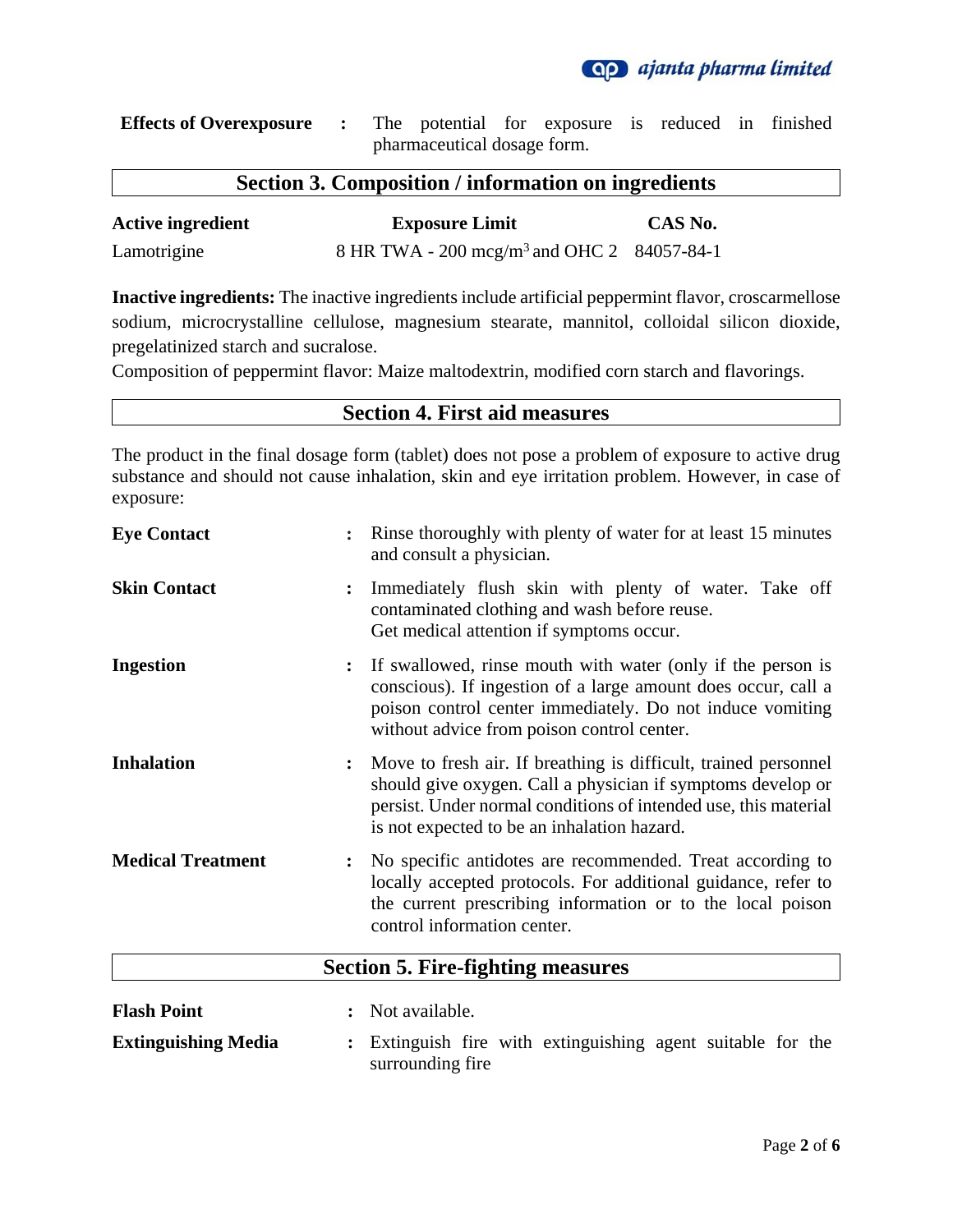| <b>General Fire Hazards/</b> | : Water, Foam, Dry chemical powder and Carbon dioxide $(CO2)$ |
|------------------------------|---------------------------------------------------------------|
| <b>Hazardous Combustible</b> |                                                               |
| <b>Products</b>              |                                                               |
| <b>Special Fire Fighting</b> | : Wear self-contained breathing apparatus (SCBA) with a full  |
| <b>Procedures</b>            | face-piece operated in positive pressure mode and full        |
|                              | protective gear to prevent contact with skin and eyes. Move   |

## **Section 6. Accidental release measures**

containers from fire area if you can do so without risk.

| <b>Personal Precautions</b>                         | $\ddot{\cdot}$ | Keep unnecessary personnel away. Keep people away from<br>and upwind of spill/leak. Keep upwind. Keep out of low areas.<br>Wear appropriate protective equipment (see Section 8) and<br>clothing during clean-up. Do not touch damaged containers<br>or spilled material unless wearing appropriate protective<br>clothing. Ensure adequate ventilation. Local authorities<br>should be advised if significant spillages cannot be contained. |
|-----------------------------------------------------|----------------|-----------------------------------------------------------------------------------------------------------------------------------------------------------------------------------------------------------------------------------------------------------------------------------------------------------------------------------------------------------------------------------------------------------------------------------------------|
| <b>Environmental</b><br><b>Precautions</b>          | $\ddot{\cdot}$ | Place waste in an appropriately labeled, sealed container for<br>disposal. Care should be taken to avoid environmental<br>release. Avoid discharge into drains, water courses or onto the<br>ground.                                                                                                                                                                                                                                          |
| <b>Clean-up Methods</b>                             | $\ddot{\cdot}$ | Move containers from spill area. Approach release from<br>upwind. Prevent entry into sewers, water sources, basements<br>or confined areas. Avoid dust generation. Do not dry sweep.<br>Vacuum dust with equipment fitted with a HEPA filter and<br>place in a closed, labeled waste container. Dispose of via a<br>licensed waste disposal contractor.                                                                                       |
| <b>Additional Consideration</b><br>for Large Spills | $\ddot{\cdot}$ | Non-essential personnel should be evacuated from affected<br>area. Report emergency situations immediately. Move<br>containers from spill area. Clean up operations should only be<br>undertaken by trained personnel.                                                                                                                                                                                                                        |

## **Section 7. Handling and storage**

**Handling :** Avoid breaking or crushing tablets. Avoid prolonged exposure. Observe good industrial hygiene practices. Persons with a history of skin sensitization problems should not be employed in any process in which this product is used. Avoid exposure - obtain special instructions before use. Avoid exposure during pregnancy. Do not handle until all safety precautions have been read and understood. Do not get in eyes or on skin or clothing. If during normal use the material presents a respiratory hazard, use adequate ventilation or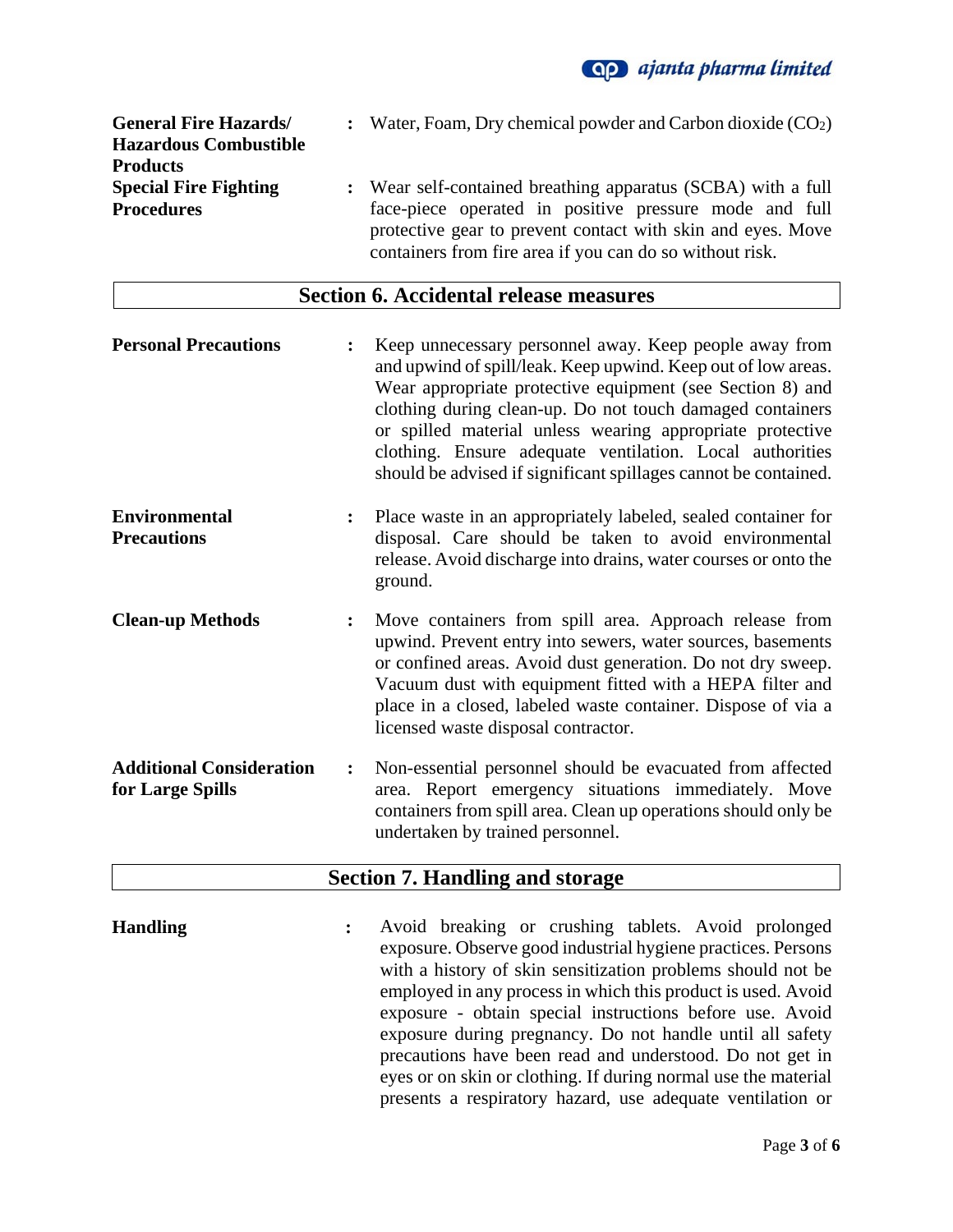

wear appropriate respirator. Empty product containers and any residue as they can be hazardous. Do not reuse container.

**Storage :** Recommended storage for Lamotrigine orally disintegrating tablets: Store at 20 $\degree$ C to 25 $\degree$ C (68 $\degree$ F to 77 $\degree$ F); excursions permitted to 15°C to 30°C (59°F to 86°F) [see USP Controlled Room Temperature].

#### **Section 8. Exposure controls/personal protection**

| <b>Exposure Limits</b>        |                | 8 HR TWA - 200 mcg/m <sup>3</sup> and OHC - 2                                                                                                                                                                                                                                                                                                                                                 |
|-------------------------------|----------------|-----------------------------------------------------------------------------------------------------------------------------------------------------------------------------------------------------------------------------------------------------------------------------------------------------------------------------------------------------------------------------------------------|
| <b>Engineering Controls</b>   | :              | In laboratory, medical or industrial setting use appropriate<br>ventilation. An Exposure Control Approach (ECA) is<br>established for operations involving this material based upon<br>the OEL/Occupational Hazard Category and the outcome of a<br>site- or operation-specific risk assessment.                                                                                              |
| <b>Respiratory Protection</b> | $\ddot{\cdot}$ | No personal respiratory protective equipment normally<br>required. When workers are facing concentrations above the<br>exposure limit they must use appropriate certified respirators.<br>Where breathable aerosols/dust are formed, use suitable<br>combination filter for gases/vapours of organic, inorganic,<br>acid inorganic, alkaline compounds and toxic particles (eg.<br>EN 14387). |
| <b>Personal Protection</b>    |                | Personal protection equipment should be chosen according to<br>the CEN standards and in discussion with the supplier of the<br>personal protective equipment. Follow all local regulations if<br>personal protective equipment (PPE) is used in the workplace.                                                                                                                                |
| <b>Recommended Facilities</b> |                | None                                                                                                                                                                                                                                                                                                                                                                                          |

**Section 9. Physical and chemical properties**

**Appearance :** 25 mg, white to off-white, round, flat-faced tablets debossed with "L1" on one side and plain on the other supplied in bottles of 30 with child-resistant closure (NDC 27241-183- 30). 50 mg, white to off-white, round, flat-faced tablets debossed with "LT2" on one side and plain on the other supplied in bottles of 30 with child-resistant closure (NDC 27241-184- 30).

> 100 mg, white to off-white, round, flat-faced tablets debossed with "LT3" on one side and plain on the other supplied in bottles of 30 with child-resistant closure (NDC 27241-185-30).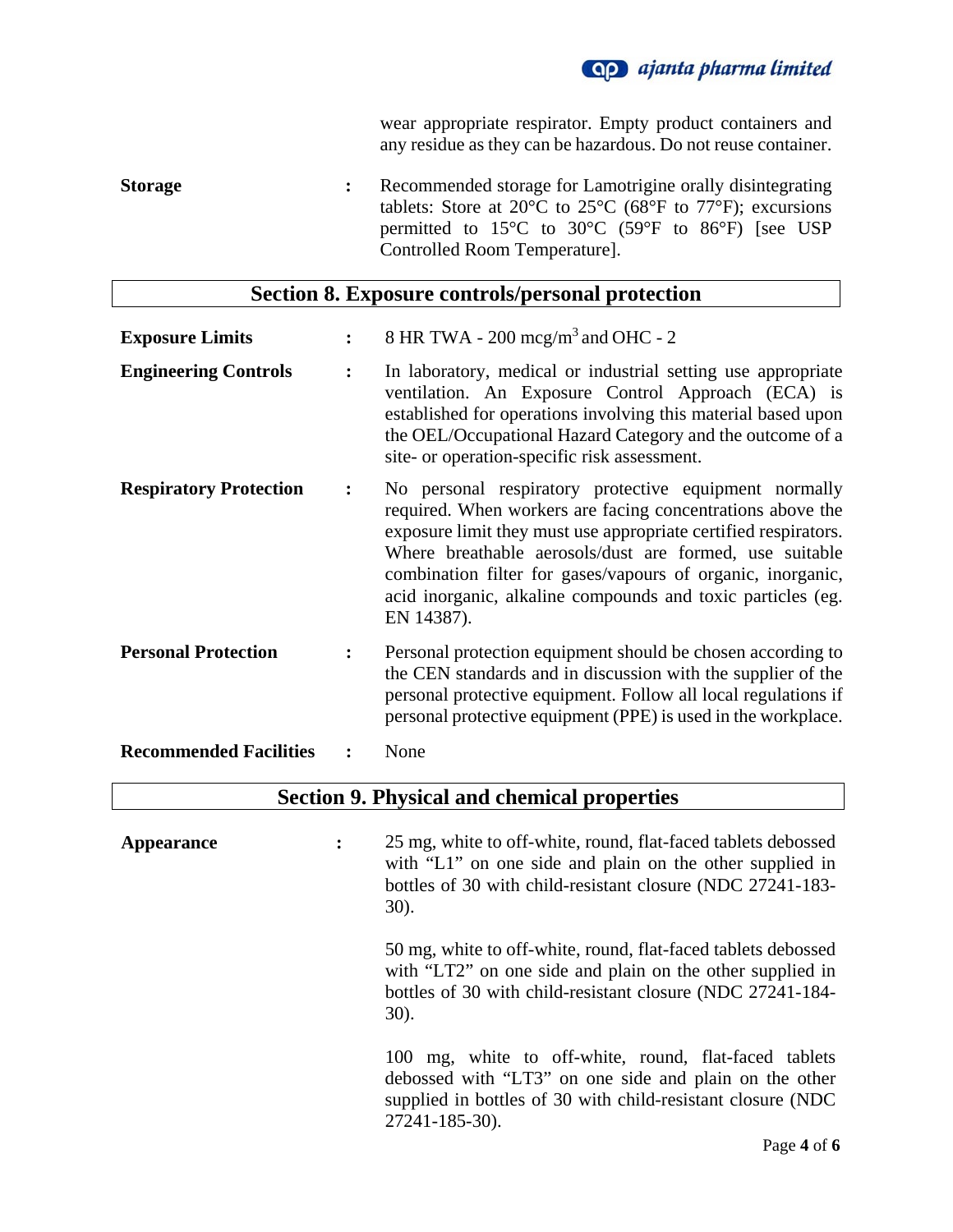

|                          |                | 200 mg, white to off-white, round, flat-faced tablets<br>debossed with "LT5" on one side and plain on the other<br>supplied in bottles of 30 with child-resistant closure (NDC<br>27241-186-30).                                      |
|--------------------------|----------------|---------------------------------------------------------------------------------------------------------------------------------------------------------------------------------------------------------------------------------------|
| <b>Other Information</b> | $\ddot{\cdot}$ | Lamotrigine (Molecular weight: 256.09) is a white to off<br>white powder. It is very slightly soluble in water (approx.<br>$0.17$ mg/mL at $25^{\circ}$ C) and slightly soluble in 0.1 M HCl<br>(approx.4.1 mg/mL at $25^{\circ}$ C). |

# **Section 10. Stability and reactivity**

| <b>Reactivity</b>                |                | The product is stable and non-reactive under normal<br>conditions of use, storage and transport.        |
|----------------------------------|----------------|---------------------------------------------------------------------------------------------------------|
| <b>Stability</b>                 |                | Stable                                                                                                  |
| Incompatibility                  | $\ddot{\cdot}$ | Incompatible with strong oxidizing agents.                                                              |
| <b>Hazardous Decomposition :</b> |                | None known. Irritating and/or toxic fumes and gases may<br>be emitted upon the product's decomposition. |
| <b>Conditions to Avoid</b>       | $\ddot{\cdot}$ | Incompatible materials and strong oxidants.                                                             |

## **Section 11. Toxicological information**

| <b>Acute toxicity</b>    |                      | Rat Oral LD50: 205 mg/kg                                                                                                        |
|--------------------------|----------------------|---------------------------------------------------------------------------------------------------------------------------------|
| <b>Carcinogenesis</b>    | $\ddot{\phantom{a}}$ | Carcinogenic effects are not expected because of<br>occupational exposure. Not classifiable as to carcinogenicity<br>to humans. |
| <b>Mutagenesis</b>       | $\ddot{\cdot}$       | No data available to indicate product or any components<br>present at greater than 0.1% are mutagenic.                          |
| <b>Fertility effects</b> | $\ddot{\phantom{a}}$ | No evidence of impaired fertility detected in rats.                                                                             |
| <b>Teratogenicity</b>    | $\ddot{\phantom{a}}$ | No potentially teratogenic effects have been observed in rats.                                                                  |

# **Section 12. Ecological information**

| Eco toxicity of drug<br>substance |               | In the environment, the active ingredient in this formulation<br>is expected to remain in water or migrate through the soil to<br>groundwater. |
|-----------------------------------|---------------|------------------------------------------------------------------------------------------------------------------------------------------------|
| In the finished product<br>form   | $\mathcal{L}$ | There is no potential for air borne contamination since the<br>drug substance is in consolidated form as tablets.                              |